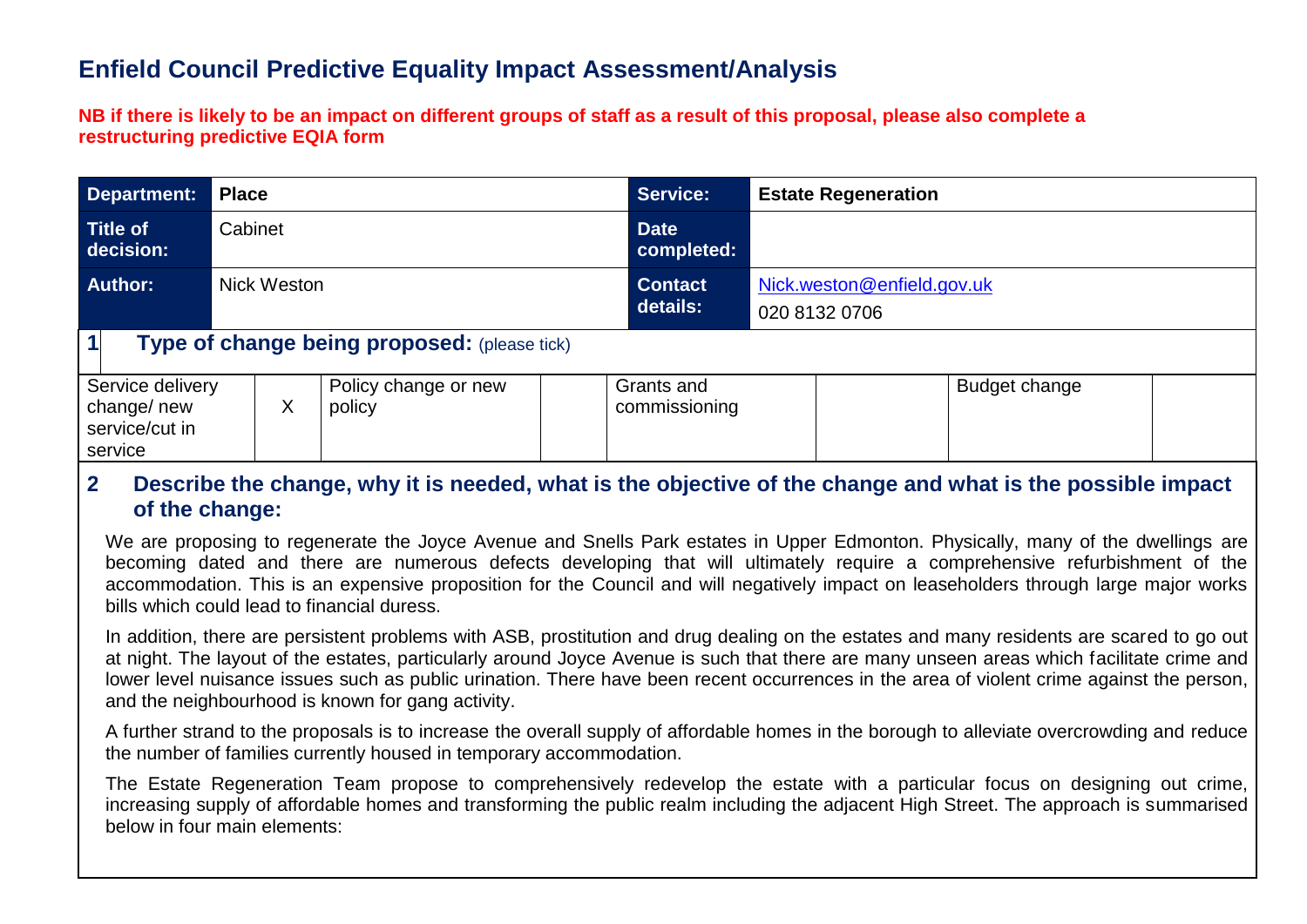#### **I A safe and child friendly neighbourhood**

- o High quality public and private open areas with much needed play spaces for children.
- $\circ$  Enhanced security by designing-out unseen spaces and limiting street parking as far as possible.
- o More dwellings will be provided at ground floor level to increase natural surveillance and extra security features built into homes.

## **II More and quality housing for local people**

- o Cohesive and distinctive design of homes.
- o Combat overcrowding. The additional affordable housing units created will be allocated according to Enfield's housing policies.
- o A phased approach to allow different architects to design each phase and bring variety and creativity while maintaining an overall design integrity.

### **III Encourage local residents and businesses to stay and thrive**

- $\circ$  Improve access to the High Street to encourage footfall and trade, supporting local businesses.
- o Move some of the shop frontages back to create an urban square which would give some much-needed breathing space to the High Street and create an area for outdoor seating and attract new businesses to serve the incoming community.
- o Develop a shared equity offer that works for resident leaseholders and encourages them to remain local residents.
- o Proposals to offer existing private tenants first refusal on market and discount market rent homes, helping the existing community to remain together.
- o Develop a strong and sustainable place-keeping strategy to ensure tighter control of parking, landscape management, refuse and street cleaning. The anticipated higher service charge density in the new development should help to provide the necessary funding to maintain the public spaces and common areas.

## **IV Council takes the lead.**

o The Council wishes to retain as much control as possible over securing the best outcomes for residents. It is therefore proposed that it takes the role of lead developer.Given the long-term nature of the project, a key strategy will be to retain as much flexibility as possible over the composition of future phases. Markets and funding regimes will change over time but retaining overall control of the project allows opportunities that present themselves in the future to be seized. A phase by phase approach allows each phase to the tailored to demand and funding opportunities prior to the work being tendered.

In addition, there will be employment and training opportunities for residents, both during the construction phase where people will be able to acquire trade skills, and after through work on a revived High Street. It is further hoped that some new dedicated flexible employment space for new business and sole traders can be created to promote employment growth.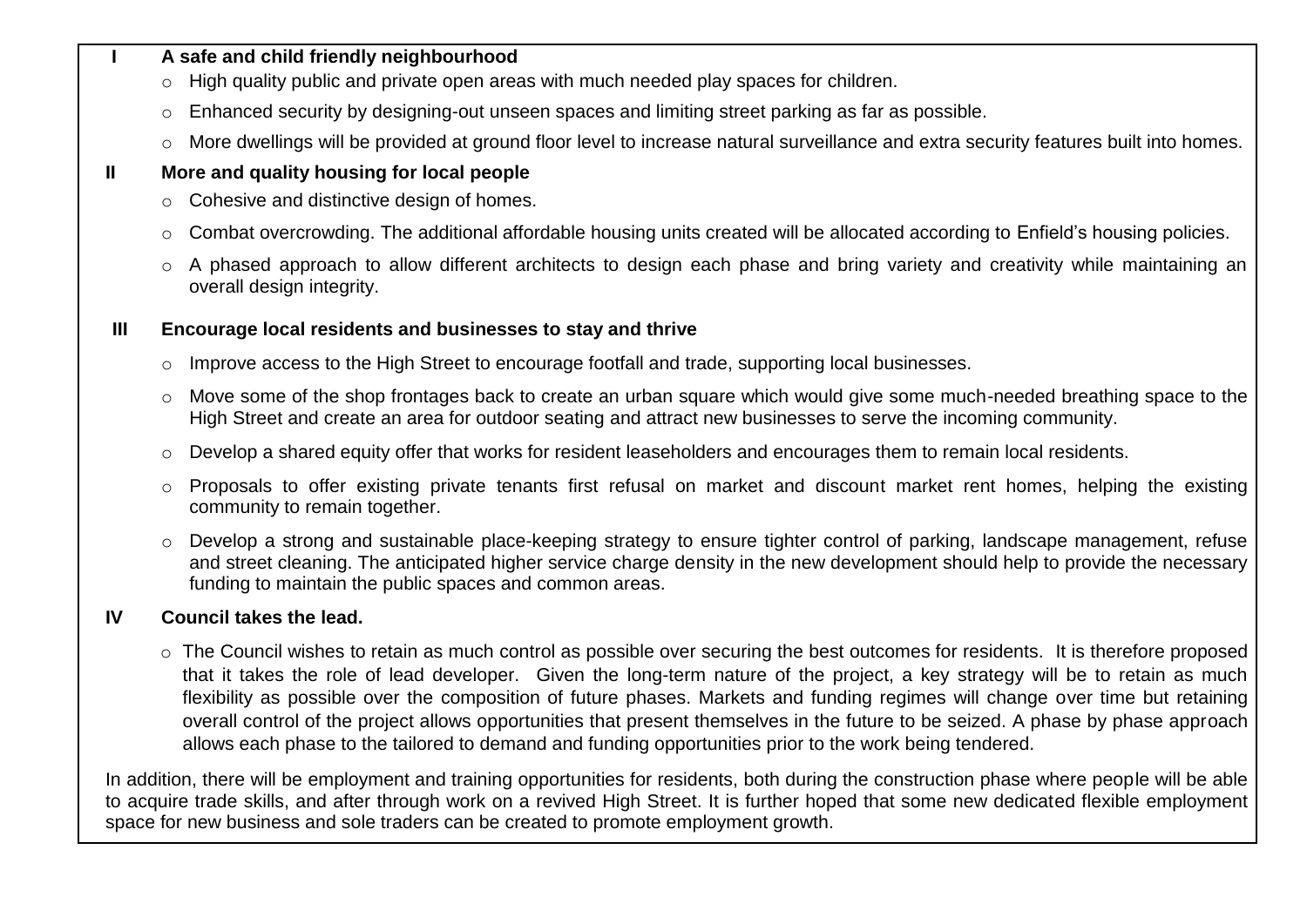Finally, it may also be helpful to look at this redevelopment as adding to the positive schemes taking shape at Meridian Water and directly to the south in Haringey within their High Road West regeneration strategy.

## **3. Do you carry out equalities monitoring of your service? If No, please state why?**

**T** The Estate Regeneration Team is not required to directly undertake equalities monitoring of residents.

The function of the service is to identify estate redevelopment opportunities where a positive impact can be made for all residents both in **e** terms of their current housing situation and their overall life chances.

| 4. Equalities Impact<br>Indicate Yes, No or Not Known for each group                                                                                                                              | Disability | Gender     | Age        | Race       | త<br>Religion<br>Belief | Sexual<br>Orientation | Gender<br>reassignment | Pregnancy<br>Maternity | Marriage &<br>Civil<br>Partnerships |
|---------------------------------------------------------------------------------------------------------------------------------------------------------------------------------------------------|------------|------------|------------|------------|-------------------------|-----------------------|------------------------|------------------------|-------------------------------------|
| Does equalities monitoring of your service show people<br>1.<br>from the following groups benefit from your service?<br>(recipients of the service, policy or budget, and the<br>proposed change) | <b>YES</b> | <b>YES</b> | <b>YES</b> | <b>YES</b> | <b>YES</b>              | <b>YES</b>            | <b>YES</b>             | <b>YES</b>             | <b>YES</b>                          |
| Does the service or policy contribute to eliminating<br>2.<br>discrimination, promote equality of opportunity, and foster<br>good relations between different groups in the community?            | <b>YES</b> | <b>YES</b> | <b>YES</b> | <b>YES</b> | <b>YES</b>              | <b>YES</b>            | <b>YES</b>             | <b>YES</b>             | <b>YES</b>                          |
| Could the proposal discriminate, directly or indirectly these<br>3.<br>groups?                                                                                                                    | <b>YES</b> | <b>YES</b> | <b>YES</b> | <b>NO</b>  | <b>NO</b>               | <b>NO</b>             | <b>NO</b>              | <b>NO</b>              | <b>NO</b>                           |
| Could this proposal affect access to your service by different<br>4.<br>groups in the community?                                                                                                  | <b>NO</b>  | <b>NO</b>  | <b>NO</b>  | <b>NO</b>  | <b>NO</b>               | <b>NO</b>             | <b>NO</b>              | <b>NO</b>              | <b>NO</b>                           |
| 5. Could this proposal affect access to information about your<br>service by different groups in the community?                                                                                   | <b>NO</b>  | <b>NO</b>  | <b>NO</b>  | <b>NO</b>  | <b>NO</b>               | <b>NO</b>             | <b>NO</b>              | <b>NO</b>              | NO.                                 |
| Could the proposal have an adverse impact on relations<br>6.<br>between different groups?                                                                                                         | <b>NO</b>  | <b>NO</b>  | <b>NO</b>  | <b>NO</b>  | <b>NO</b>               | <b>NO</b>             | <b>NO</b>              | <b>NO</b>              | <b>NO</b>                           |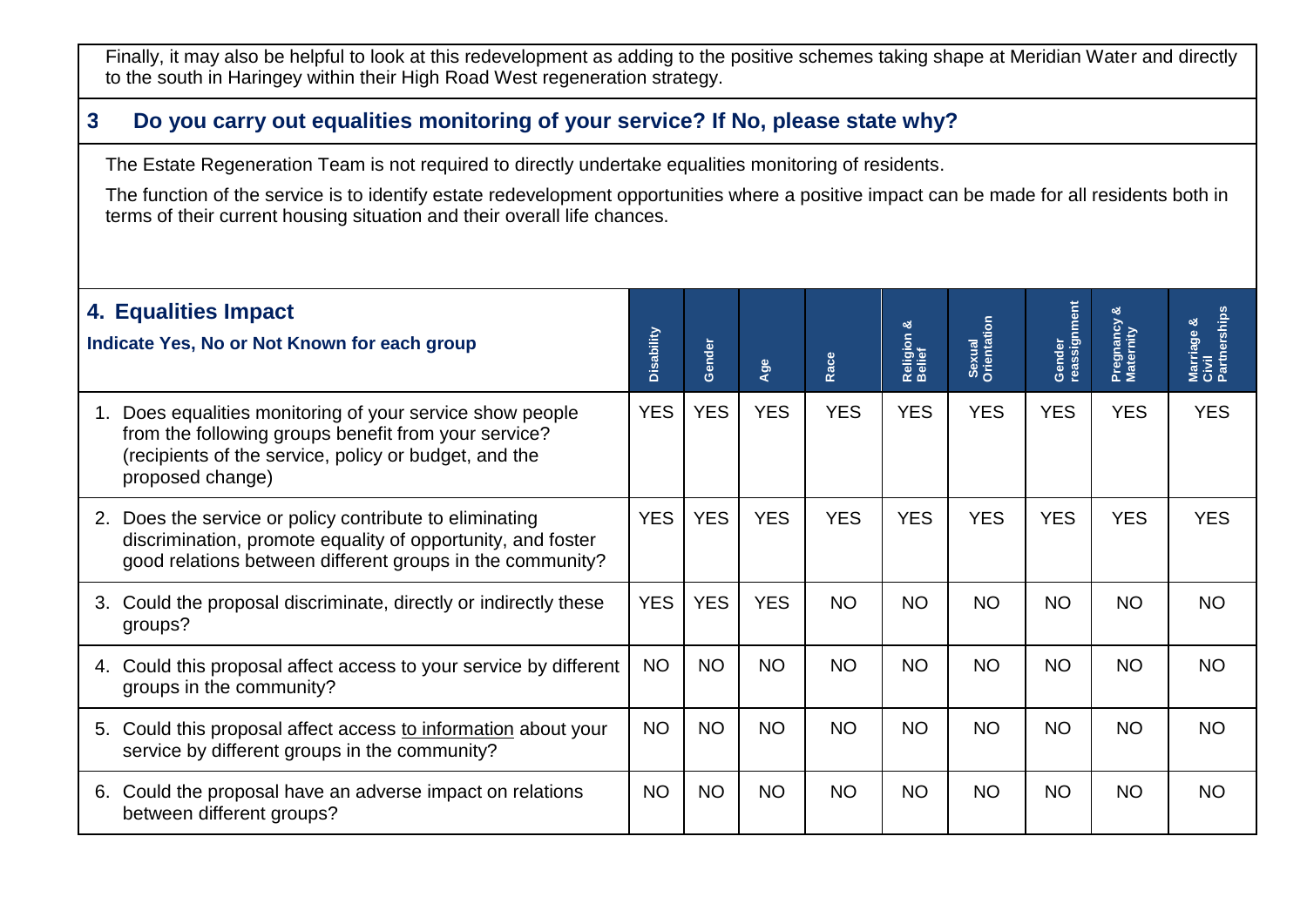If Yes answered to questions 3-6 above – please describe the impact of the change (including any positive impact on equalities) and what the service will be doing to reduce the negative impact it will have.

There are a number of principles underpinning our proposals designed to ensure that none of the existing service users are negatively impacted by our plans:

- We will communicate and update our plans through a comprehensive engagement and consultation exercise that will allow residents to articulate their preferences and influence the design and execution of the final plans
- We are required to ensure than none of the residents affected are worse off either socially, materially or financially because of our plans
- Improving our residents' direct living environment through new and improved housing and by helping households out of temporary accommodation into high quality permanent housing
- Much improved public open space and public realm with play facilities for children, areas for adults to relax and of higher ecological value
- Secure private open space either though individual gardens or communal gardens that are private to block residents and allow safe areas for children to play
- Reduced traffic movements in and around the estate through reduced parking availability and improved cycling and walking facilities to discourage short car journeys
- Reduced energy bills and fuel poverty
- Improved access to services and transport links on the High Street
- Our proposals will be tenure blind to eliminate social division and promote equality
- A reduction of crime and the fear of crime through good practice design, improve security and better lighting
- All subject to consultation and a resident's ballot to approve our plans, and to ensure that our proposals are carried through to delivery as required by the GLA

\*If you have ticked yes to discrimination, please state how this is justifiable under legislation.

Estate renewal programmes will replace poor quality housing and improve the quality of the environment, provide opportunities for community development, skills and employment opportunities.

It may be more difficult for single parent households to manage the move – costs will be reimbursed but the organisation of removals,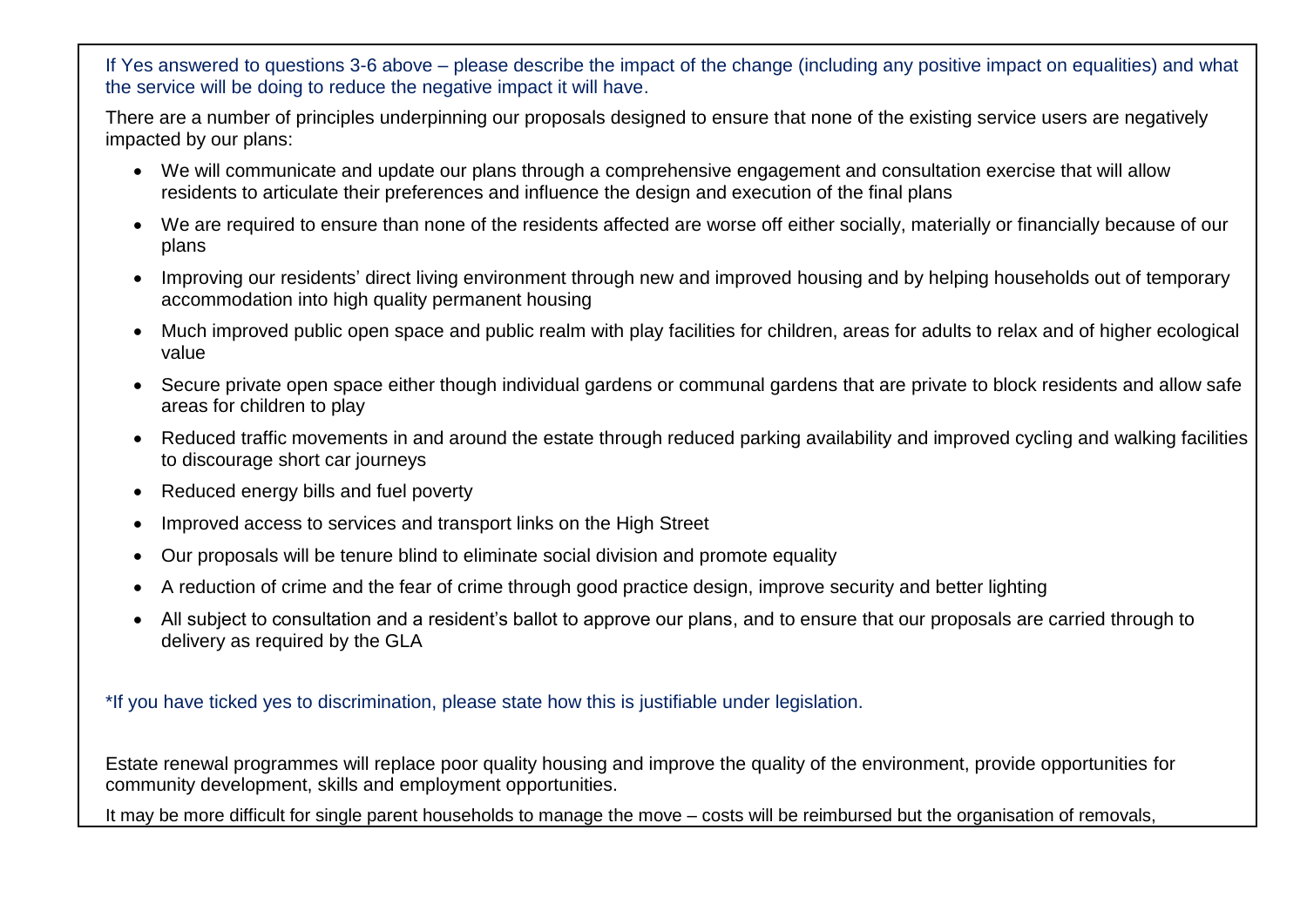disconnection and reconnection of services, furnishing etc

Single parent households may struggle to cope with a requirement to move home less well than two parent households. Moving home involves costs, which are paid, and organising removals, connections and disconnections, forwarding mail, and furnishing a new home. As Single parent households are more likely to be headed by a woman, this proposal may have a greater impact on women, than men.

The disruption involved in moving can be particularly difficult or distressing in older age, older residents may have to rely on others to help them. All new homes will be constructed to lifetime homes standards and will be adaptable for elderly or disabled residents. A proportion of the homes may also be specifically constructed as sheltered accommodation and discussions are ongoing internally with the Director of Health and Adult Social Care.

This EQIA identifies positive and negative impacts for all members of the community, and a disproportionate impact on some people sharing protected characteristics - older people, female headed single parent households, and households containing someone with a disability. These issues will be addressed in any redevelopment plans agreed after a resident's ballot.

| 5. Tackling Socio-economic inequality<br>Indicate Yes, No or Not Known for each group                                                                                            |            | aining<br>People not in<br>employment,<br>education or t | with low<br>People with lo<br>academic<br>qualifications | hiving in<br>People<br>social h | Lone parents | on low<br>People<br>ncom <u>e</u> s | health<br>poor<br>People in | socio-<br>factor<br>state;<br>Any other<br>economic<br>Please sta |
|----------------------------------------------------------------------------------------------------------------------------------------------------------------------------------|------------|----------------------------------------------------------|----------------------------------------------------------|---------------------------------|--------------|-------------------------------------|-----------------------------|-------------------------------------------------------------------|
| Will the proposal specifically impact on communities disadvantaged<br>through the following socio-economic factors?                                                              | <b>YES</b> | <b>YES</b>                                               | <b>YES</b>                                               | <b>YES</b>                      | <b>YES</b>   | <b>YES</b>                          | <b>YES</b>                  |                                                                   |
| Does the service or policy contribute to eliminating discrimination,<br>promote equality of opportunity, and foster good relations between<br>different groups in the community? | <b>YES</b> | <b>YES</b>                                               | <b>YES</b>                                               | <b>YES</b>                      | <b>YES</b>   | <b>YES</b>                          | <b>YES</b>                  |                                                                   |
| Could this proposal affect access to your service by different groups<br>in the community?                                                                                       | <b>NO</b>  | <b>NO</b>                                                | <b>NO</b>                                                | <b>NO</b>                       | <b>NO</b>    | <b>NO</b>                           | <b>NO</b>                   |                                                                   |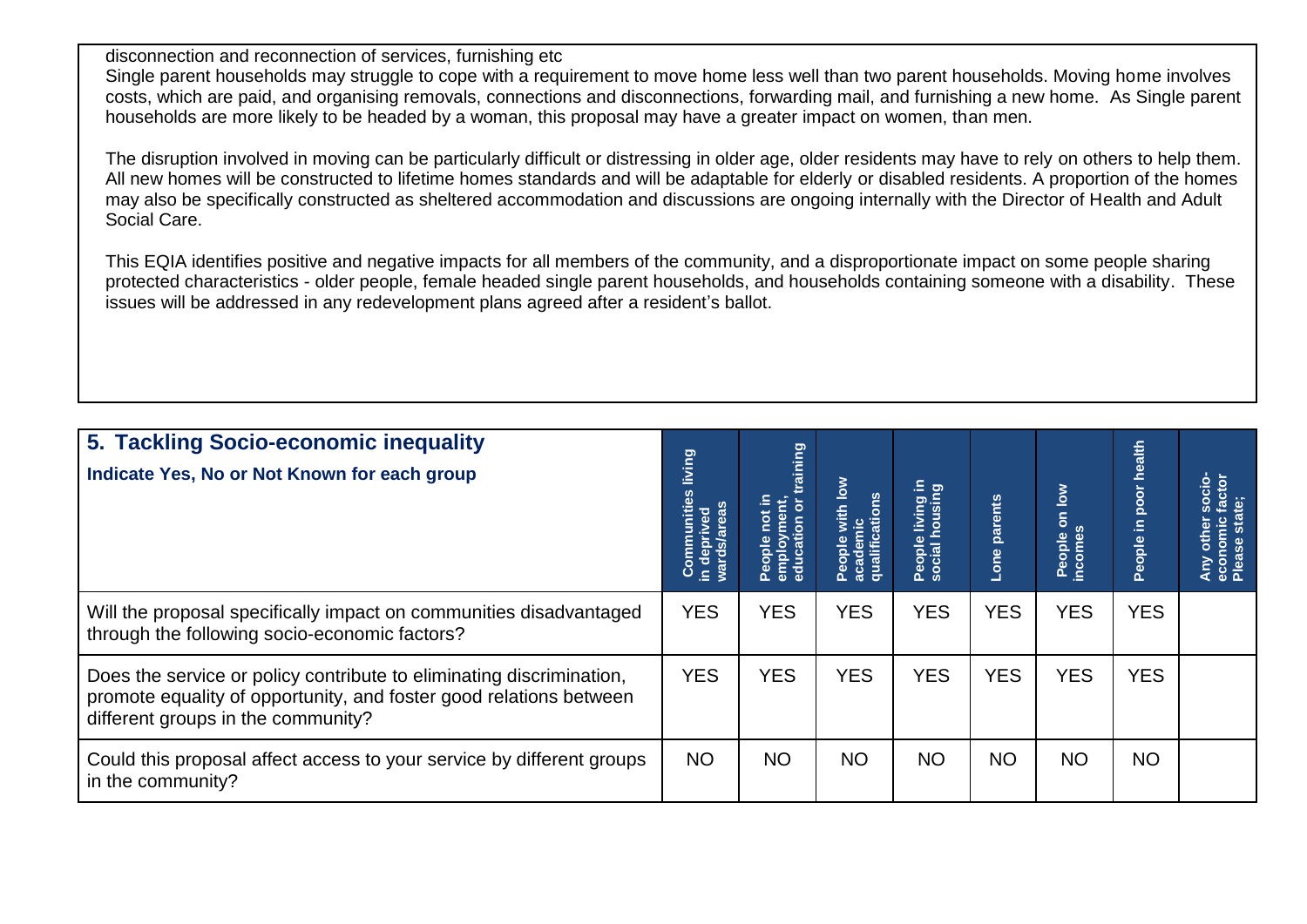If Yes answered above – please describe the impact (including any positive impact on social economic inequality) and any mitigation if applicable.

**\*Demographic information obtained from the Knowledge and Insight Hub, Ward Profile: Upper Edmonton 2019**

#### **Communities living in deprived wards/areas**

Upper Edmonton is one of the most deprived wards in the borough and is within the 10% most deprived wards in England. The ward falls below the averages for the borough and London on a number of deprivation indicators such as unemployment and life expectancy.

The redevelopment of Joyce and Snells and the development of Meridian Water in the same ward will bring billions of pounds of investment into the area. This will not only secure significant quantities of high-quality affordable and private housing but will inevitably attract other inward investment to the area.

The expected result of this investment will be to contribute to making the ward a happier, healthier and more dynamic place to live and work and will help to balance life outcomes for residents between the east and west of the borough.

#### **People not in employment, education or training**

The ward falls below the borough averages for residents with lower level qualifications and higher-level qualifications and above average for residents with no qualifications. The effect if this is to reduce work opportunities and access to better paid employment. Through the redevelopment of the estate, there will be work and training opportunities for local residents in connection with the construction trade. This will include obtaining NVQ level qualifications and apprenticeship schemes for trades.

As a Council-led development, Enfield will be able to set the terms for such work and training opportunities through local labour initiatives in our construction contracts and associated partnering arrangements. The wider investment in the area is expected to boost the high street and create further end use employment opportunities.

The new station at Meridian Water and other projects that are underway with TFL will aim to increase the frequency of services into and out of London and with associated improved connectivity with the London Underground and Overground hubs. This makes the ward more attractive to inward investment from businesses to the borough creating further work and training opportunities.

### **People with low academic qualifications**

For the reasons set out above, the redevelopment will provide opportunities for work and training in the construction trade. The construction trade as a whole suffers from a shortage of skilled workers and crafts people; and it is often this vocational type of work that suits candidates who have attained lower or no formal academic qualifications.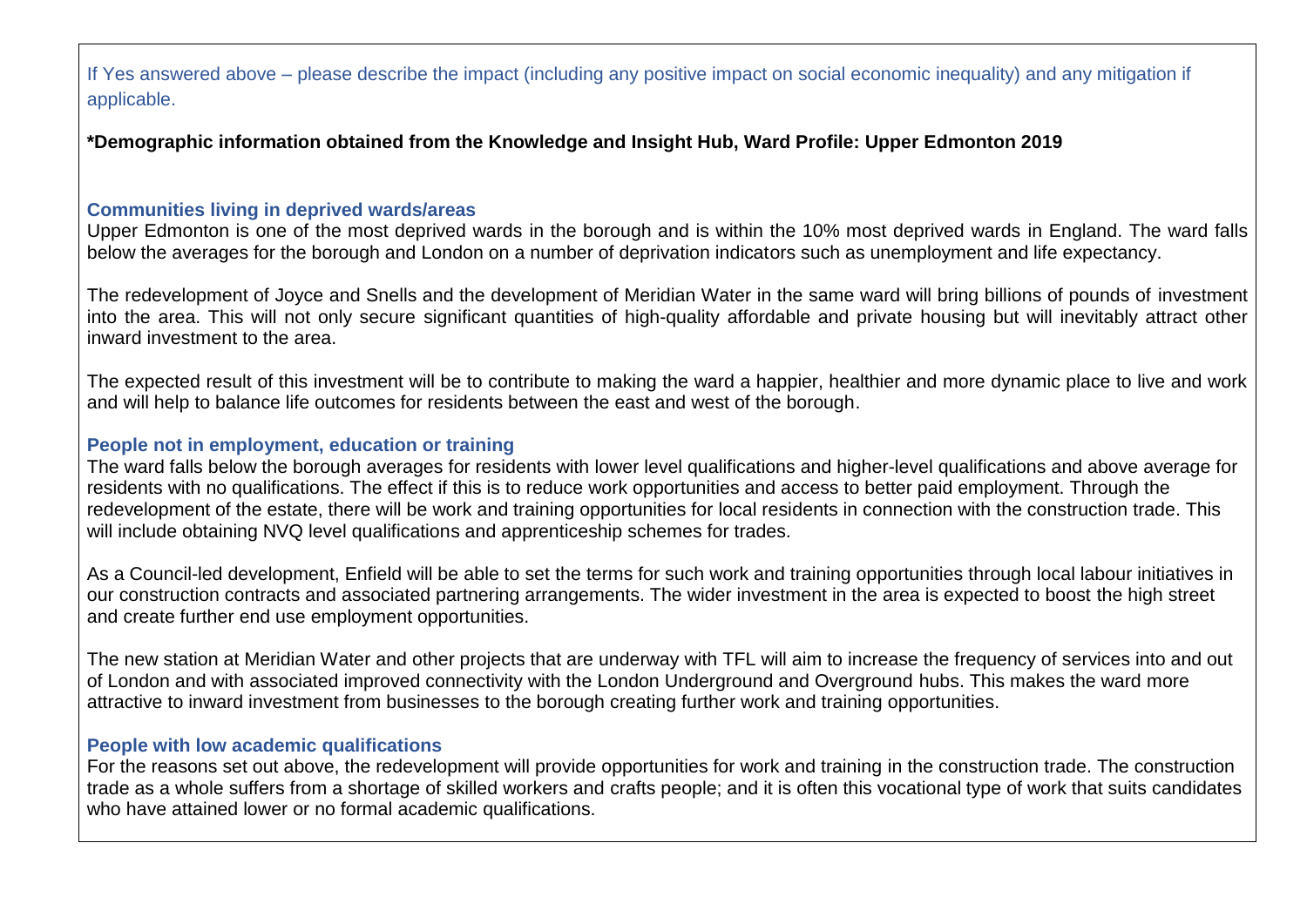#### **People living in social housing**

This project directly affects people living in social housing. The proposed renewal of all the social housing on the existing estate will entitle every current social housing tenant a brand-new energy efficient home that meets their housing needs. The regeneration will also be an opportunity to re-plan the estate to design out crime and provide much improved green spaces.

#### **Lone parents**

The percentage of lone parents in this ward is higher than the borough average and represents around 23.4% of households. Lone parents in social rented accommodation will be offered a brand new social rented home that meets their housing needs. It is also proposed that tenants of non-resident landlords (which will include lone parents) on the estate will be offered first choice of intermediate housing such as homes let at London Living Rents or Shared Ownership subject to qualifying criteria; or in the newly built private rented homes on the estate at market or discount market rents.

It is further proposed that on the new estate the Council will remain Landlord regardless of tenure; and for the rented tenures, offer longer tenancies with controlled rent increases and professional management services. It is envisaged these interventions will help provide stable housing choices and enable families to put down more permanent roots in the community.

#### **People on low income**

Upper Edmonton is estimated to have the 3<sup>rd</sup> lowest median household income of the borough's 21 wards with average household incomes below the median for both Enfield and London as a whole. It is proposed that there will be long-term training and employment opportunities in connection with the redevelopment of the estate, and the associated improvements to the adjacent high street will provide additional employment opportunities. Improved housing conditions and the proposed longer tenancies for the (Council owned) private rental properties will help to bring more stability to people's lives and enable them to focus on work opportunities.

# **Other socio-economic factors**

#### **Health and disability**

Within the proposals are a major emphasis on high quality open spaces and interventions to encourage residents to walk, cycle or use public transport as an alternative to private car use. It is also hoped that a more attractive, safer feeling external environment will encourage residents to go outdoors more frequently to help combat loneliness and social isolation as well as increasing exercise levels. All flat blocks will feature lifts and increased numbers of ground floor dwellings to help elderly and disabled residents to access and egress their homes more easily.

The new homes themselves will have much better heating and ventilation and provide a healthier internal environmental in which to live

### **Culture and Leisure**

Current proposals are examining the feasibility of introducing an 'arts' building that will encompass community facilities, library service, meeting space, café and exhibition space – all linked to a new square directly off the high street. This will allow events to take place that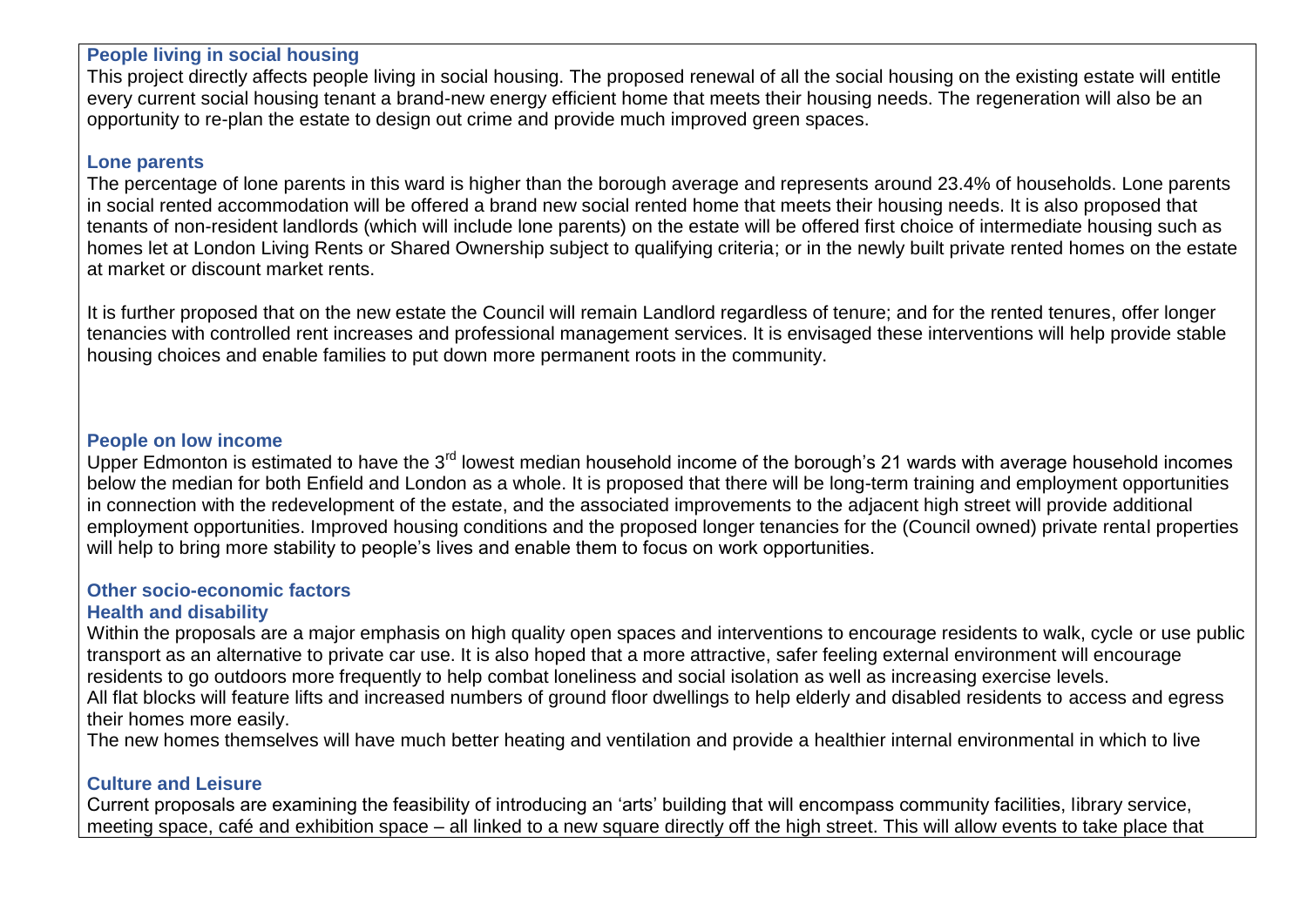require both indoor and outdoor space and will be the year-round cultural hub for the estate. This is intended the complement an invigorated high street in increase the overall appeal of Fore Street as a destination retail and leisure area. Resident from Joyce and Snells will be at the heart of these changes.

## **6. Review**

How and when will you monitor and review the effects of this proposal?

## **Estate ballot**

We are required to undertake a ballot of residents and obtain a majority in favour of our plans. This mean that residents will be widely consulted and have the opportunity to directly influence plans for their new estate. The ballot will also entail the Council putting together a Landlord Offer document that details resident's housing options and compensation for disturbance and homeloss. A positive ballot outcome will be an endorsement for our estate plans and Landlord Offer.

## **Planning application**

Resident consultation and engagement will continue throughout the planning application process so that they can further shape their new estate. This period will provide an opportunity for ongoing feedback to our plans and proposals and will encourage residents to take ownership of their new estate as it develops.

## **Development phases**

At the end of each development phase – currently anticipated 11 phases in total – there will be surveys at practical completion when residents move in and at the end of the defect liability period (12 months into tenancy) to ascertain what they think of their new homes. Feedback from these surveys will be used to make changes and improvements in the subsequent phases of development through a process of continual improvement.

The resident's steering group will continue throughout the development as a forum, and it is hoped that a strong resident's association will develop to feed back on management and maintenance issue post occupation.